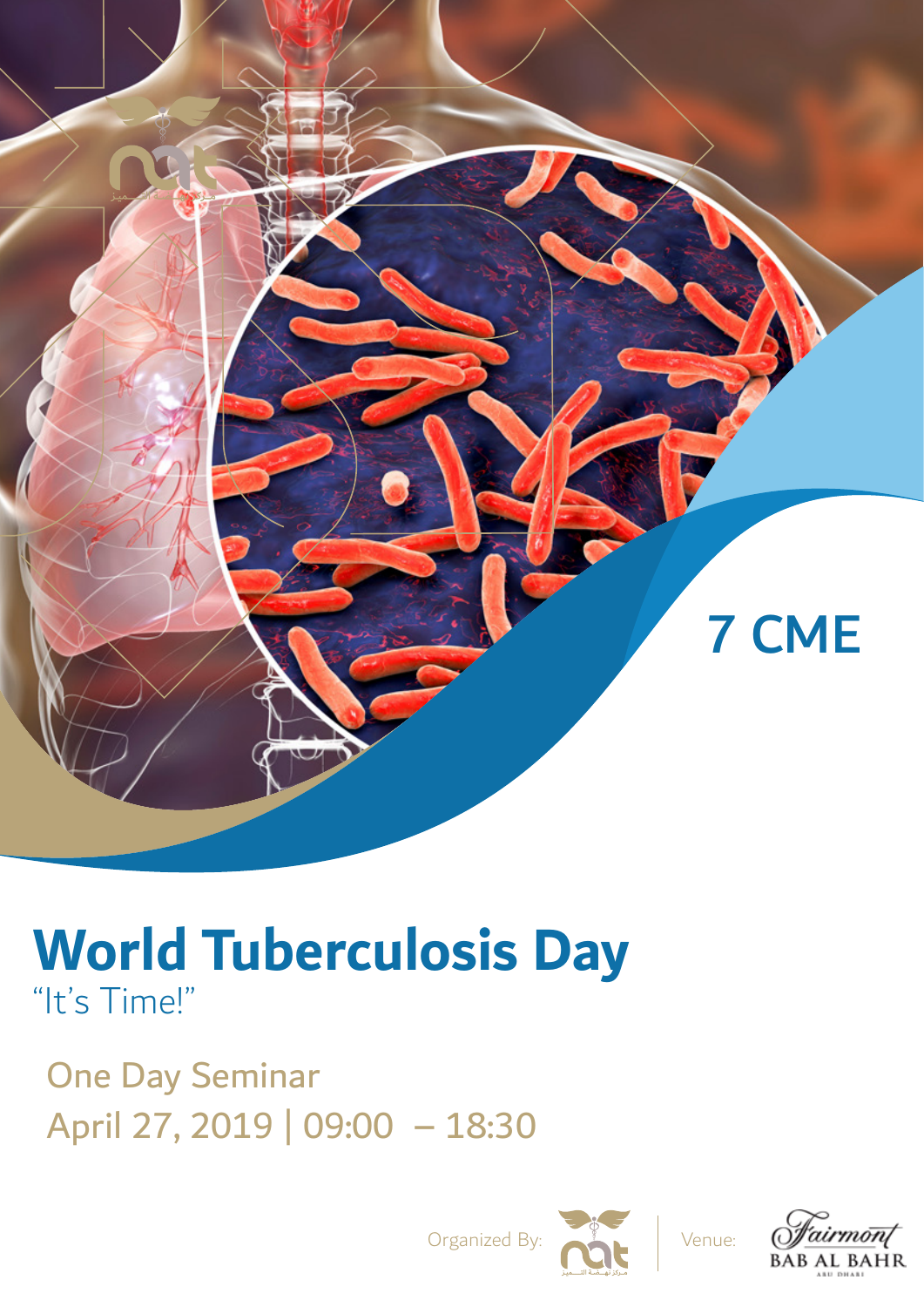#### **|** CHAIRMAN



#### Dr. Jehad Abdalla, M.D.

ID Consultant, Head of IPCC, Al Rahba Hospital, Abu Dhabi, UAE

Jehad Abdalla, M.D. is an American board-certified in both Internal Medicine and Infectious Diseases, currently works as an Infectious Diseases consultant at Al Rahba hospital in Abu Dhabi, head of the infection control and prevention committee and chairperson of antibiotic stewardship program and at Al Rahba hospital . He is a member of HAAD TB strategic planning and development team, also member of the Infection control scientific committee in SEHA , he is an invited speaker in manty Infectious Diseases and Infection control conferences including SEHA International Conference on Prevention and Control of Infection . Dr. Abdalla has a special interest in Tuberculosis as well as HIV management.

### **|** SPEAKERS



Dr. Suaad Aljaberi Molecular epidemiologist Infection diseases specialist International professional trainer



Dr. Stefan Weber Consultant Physician Sheikh Khalifa Medical City



Dr. Ahmed Abbass Lecturer Chest Medicine Pulmonologist at SEHA -AHS-Occupational Health Clinic.Infectious Disease Control Department



Mr. Elias Tannous Infection control specialist cleveland clinical abu dhabi.



Dr. Ahmed Khudhair Abbas Public Health specialist, Senior officer TB Communicable Diseases Department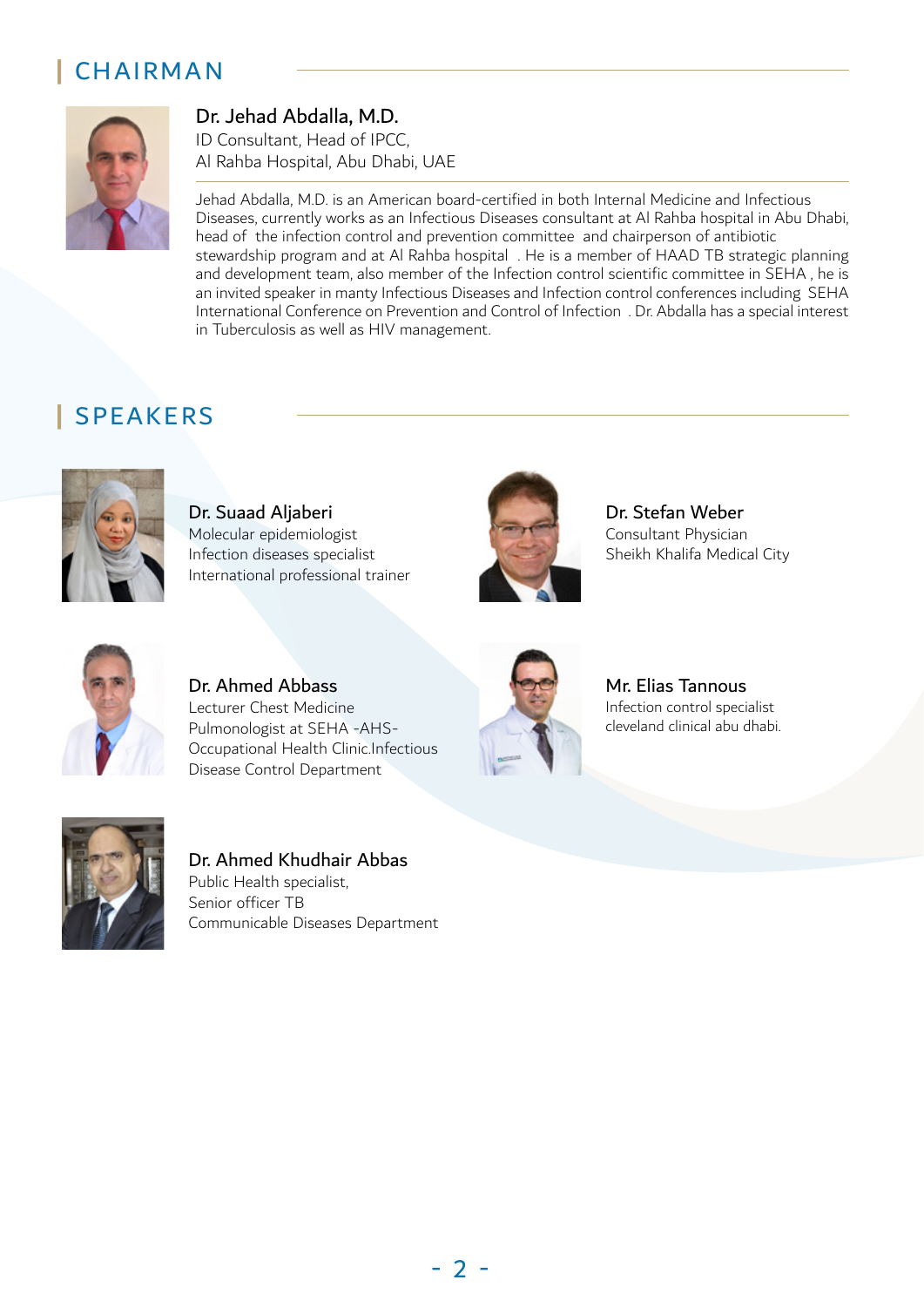### **|** OVERVIEW

The history of anti-tuberculosis drug resistance is recent, emerging just over 60 years ago with the development of anti-tuberculosis drugs. For decades the problem was identified in localized areas, among patients treated at reference centers in industrialized countries. With the discovery of rifampicin (RMP) in 1966,6 and the expansion of its use between 1970 and 1990, patients who were already carriers of isoniazid (INH) resistant Mycobacterium tuberculosis strains became resistant to RMP. This was the start of a progressively growing problem, multidrug resistant tuberculosis (MDR-TB, defined as resistance to at least both INH and RMP7), which has reached epidemic proportions in some countries. It is crucially important to recognize the individual and collective factors responsible for the heterogeneous global distribution of drug resistance, and to identify those populations at highest risk, in order to be able to develop the most appropriate case finding strategies. (Caminero, 2010)

### **|** OBJECTIVES

- Describe the national and global epidemiology of MDR and XDRTB
- Discuss new update from WHO regarding treatment guidelines for MDR TB
- Explain who is at higher risk for MDRTB
- Discuss interpretation of molecular tests for drug resistance.
- Explain the general principles of MDR/XDRTB treatment.
- Discuss the challenges in managing MDR/XDRTB

#### **|** SEMINAR WILL COVER

- Resistance Trends for MDR –TB , Abu Dhabi, 2010-2015
- New update in Medicines recommended for the treatment of RR-TB and MDR-TB
- Updated activities for monitoring treatment response

#### **|** WHO SHOULD ATTEND

Respiratory Therapy specialists, Clinical Support, & Clinical Toxicology, CSSD specialists, Medical Imaging/ Medical Laboratory, Medical Practitioner, Family & General Medicine Intensive, Critical Care, & Internal Medicine, Pathology, Pharmacy, Radiology, Surgery/Surgeons, Nurse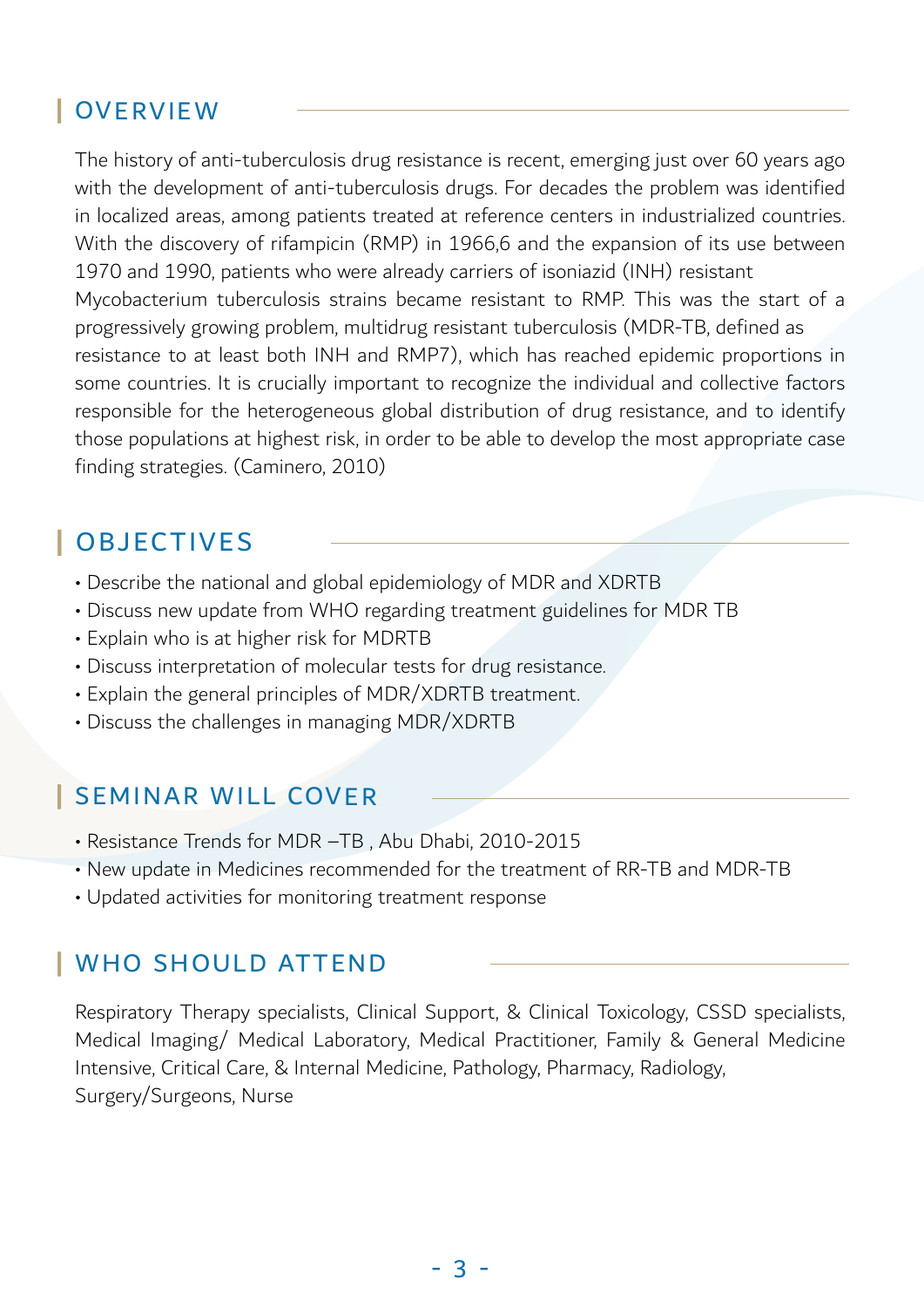### **|** AGENDA

### **Saturday**- April 27, 2019

Reception coffee,Pre-test : 08:00 – 09:00

| 09:00 | 10:00 | Epidemiology and Genetic Diversity of Mycobacterium Tuberculosis.      | Dr. Suaad Al Jaberi |
|-------|-------|------------------------------------------------------------------------|---------------------|
| 10:00 | 10:05 | <b>Discussion Period</b>                                               |                     |
| 10:05 | 11:05 | Multi Drug-Resistant Tuberculosis, The Whole Story.                    | Dr. Jehad Abdalla   |
| 11:05 | 11:10 | <b>Discussion Period</b>                                               |                     |
| 11:10 | 11:40 | <b>Coffee Break</b>                                                    |                     |
| 11:40 | 12:40 | Interferon Gamma Release Assay (IGRA) - And Latent Tuberculosis        | Dr. Stefan Weber    |
| 12:40 | 12:45 | <b>Discussion Period</b>                                               |                     |
| 12:45 | 13:45 | Preventing the Transmission of M. Tuberculosis in Health-Care Settings | Dr. Elias Tannous   |
| 13:45 | 13:50 | <b>Discussion Period</b>                                               |                     |
| 13:50 | 14:50 | Latent Tuberculosis Infection (LTBI)                                   | Dr. Ahmed Abbas     |
| 14:50 | 14:55 | <b>Discussion Period</b>                                               |                     |
| 14:55 | 15:55 | <b>Prayer and Lunch Break</b>                                          |                     |
| 15:55 | 16:55 | Side Effects of Anti-Mycobacterial Agents, All What You Need To Know.  | Dr. Jehad Abdalla   |
| 16:55 | 17:00 | <b>Discussion Period</b>                                               |                     |
| 17:00 | 18:00 | DOT Program For TB Control in Abu Dhabi.                               | Dr. Ahmed Khudhair  |
| 18:00 | 18:05 | <b>Discussion Period</b>                                               |                     |
| 18:05 | 18:30 | <b>Conclusion &amp; Post-Test</b>                                      |                     |